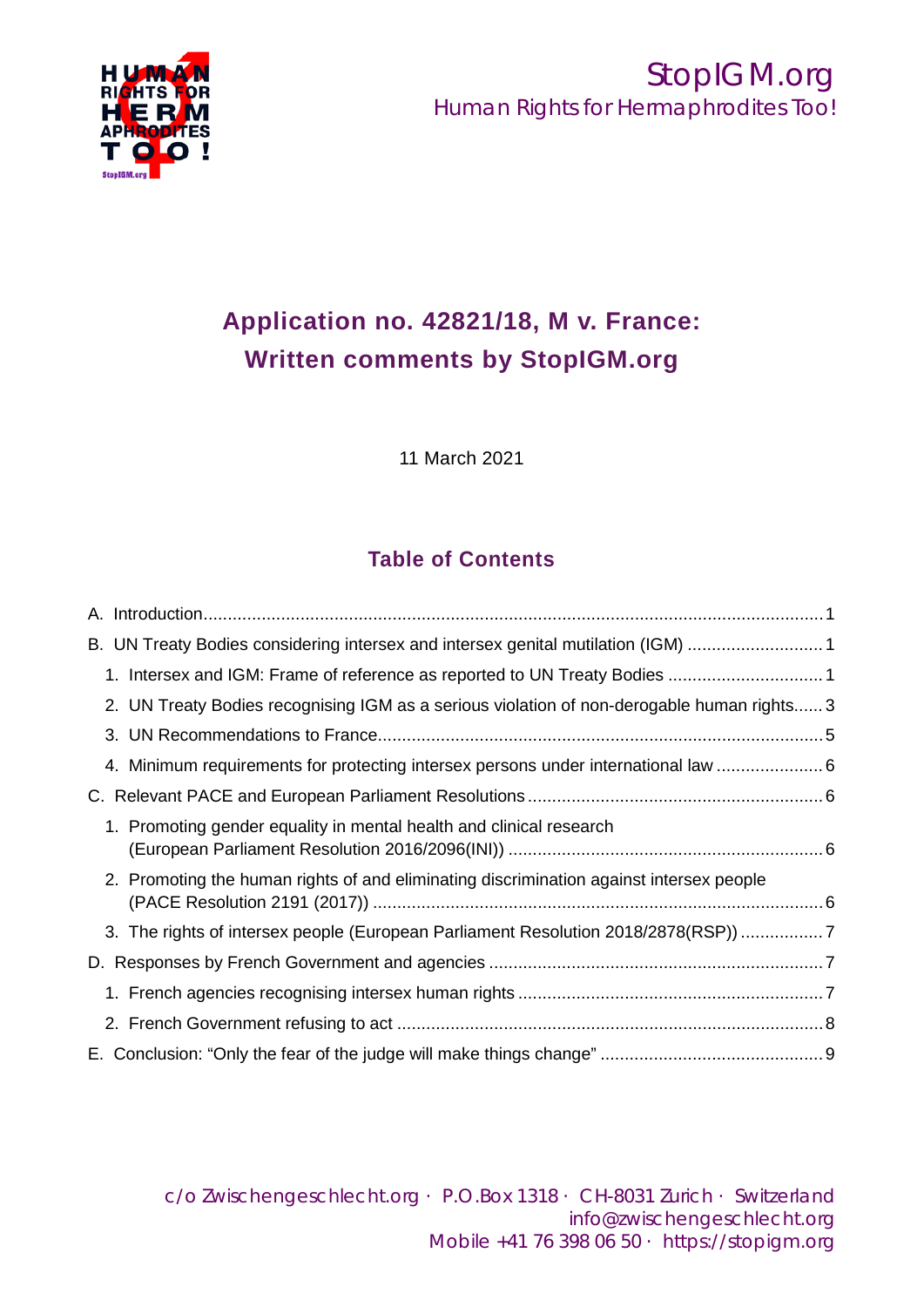## <span id="page-1-0"></span>**A. Introduction**

**1.** StopIGM.org / Zwischengeschlecht.org, founded in 2007, is an international intersex human rights NGO based in Switzerland working to end intersex genital mutilation (IGM) and other human rights violations perpetrated on intersex people, according to its motto, "Human Rights for Hermaphrodites, too!" According to its charter,<sup>[1](#page-1-3)</sup> StopIGM.org works to support persons concerned seeking redress and justice, and regularly reports to UN Treaty bodies, often in collaboration with local intersex advocates and organisations, achieving the majority of the currently 50 UN Concluding Observations considering IGM practices as a serious violation of non-derogable human rights, namely inhuman treatment and harmful practices.<sup>[2](#page-1-4)</sup>

**2.** These written comments were compiled by founding-members Markus Bauer and Daniela Truffer. Unless quoted from an official translation, translations from French are our own. Emphasis in quotes is ours.

**3.** The aim of these written comments is to provide a wider human rights background and context to the case at hand, namely from the proceedings of UN Treaty bodies that have extensively considered IGM practices, including in Concluding Observations to France, and the responses of the French Government.

## <span id="page-1-1"></span>**B. UN Treaty Bodies considering intersex and intersex genital mutilation (IGM)**

#### <span id="page-1-2"></span>**1. Intersex and IGM: Frame of reference as reported to UN Treaty Bodies**

**4. Intersex persons**, in the vernacular also known as hermaphrodites, or medically as persons with *"Disorders of Sex Development (DSD)"*, are people born with **variations of reproductive anatomy**, or "atypical" reproductive organs, including atypical genitals, atypical sex hormone producing organs, atypical response to sex hormones, atypical genetic make-up, atypical secondary sex markers. Many intersex forms are usually detected at **birth** or earlier during **prenatal testing**, others may only become apparent at **puberty** or **later in life**. [3](#page-1-5)

**5. Intersex Genital Mutilation** includes non-consensual, medically unnecessary, irreversible, cosmetic genital surgeries, and/or other similar medical treatments, including imposition of hormones, performed on children with variations of reproductive anatomy, without evidence of benefit for the children concerned, but justified by *"psychosocial indications [...] shaped by the clinician's own values"*, the latter informed by societal and cultural norms and beliefs, enabling clinicians to withhold crucial information from both patients and parents, and to submit healthy intersex children to risky and harmful invasive procedures *"simply because their bodies did not fit social norms".*[4](#page-1-6)

**6. Typical forms of IGM** include "feminising" or "masculinising", "corrective" genital surgery, sterilising procedures, imposition of hormones (including prenatal "therapy"), forced genital exams, vaginal dilations, medical display, human experimentation, selective (late term) abortions and denial of needed health care.<sup>[5](#page-1-7)</sup>

**.** 

<span id="page-1-4"></span>**2** For a regularly updated list of relevant Concluding Observations, see

<span id="page-1-5"></span>**3** For more information and references, see 2016 CEDAW France NGO Report (INT/CEDAW/NGO/FRA/24296),

<span id="page-1-3"></span>**<sup>1</sup>** <https://zwischengeschlecht.org/post/Statuten>

<https://stopigm.org/IAD-2016-Soon-20-UN-Reprimands-for-Intersex-Genital-Mutilations/>

<span id="page-1-6"></span>p. 39-44,<https://intersex.shadowreport.org/public/2016-CEDAW-France-NGO-Zwischengeschlecht-Intersex-IGM.pdf> **4** For references, see ibid., p. 45-46

<span id="page-1-7"></span>**<sup>5</sup>** For more information and references, see ibid., p. 46-50

See also 2014 CRC Switzerland NGO Report (INT/CRC/NGO/CHE/18022), p. 70-76,

[https://intersex.shadowreport.org/public/2014-CRC-Swiss-NGO-Zwischengeschlecht-Intersex-IGM\\_v2.pdf](https://intersex.shadowreport.org/public/2014-CRC-Swiss-NGO-Zwischengeschlecht-Intersex-IGM_v2.pdf)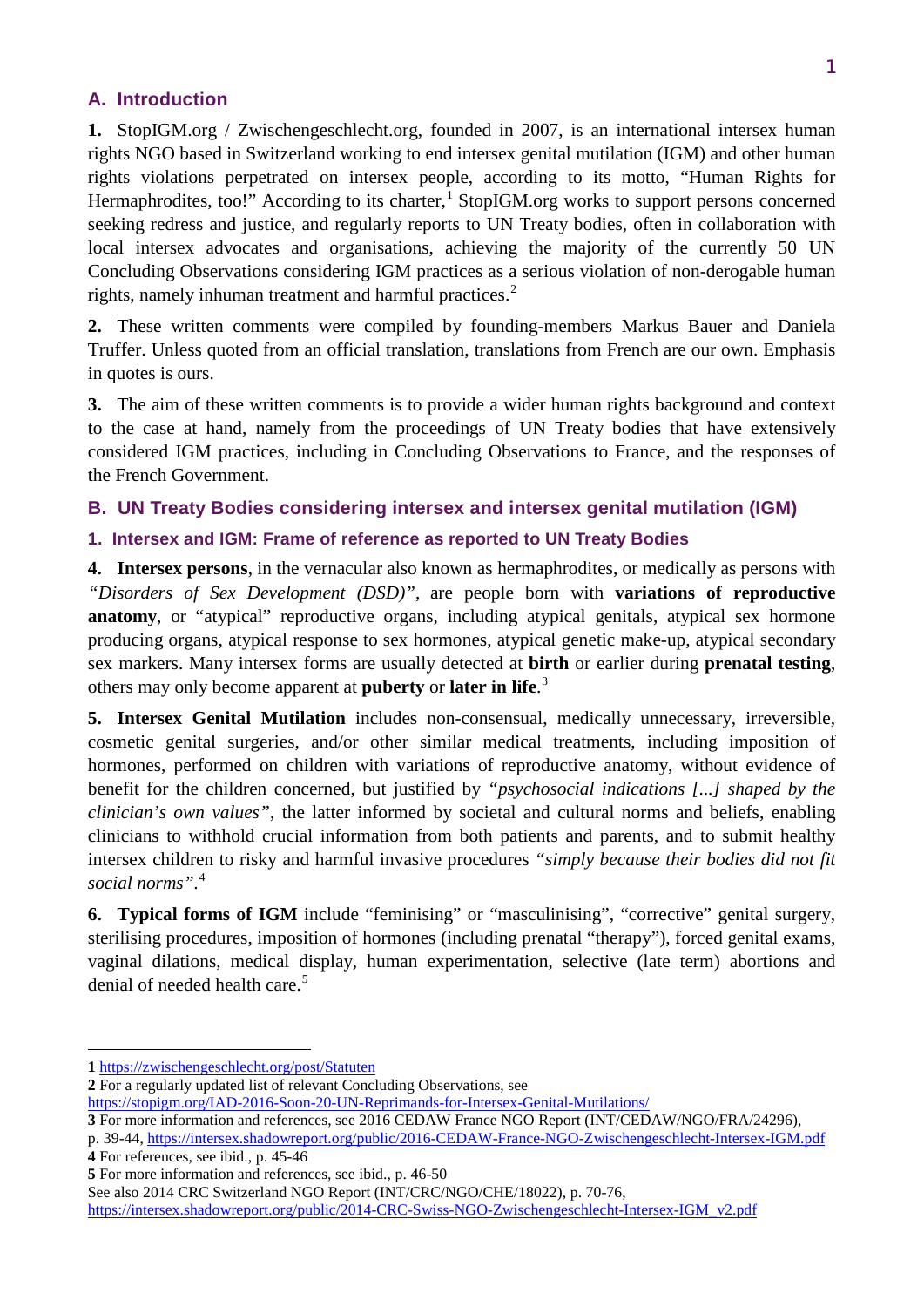**7.** Typically, **IGM is performed at a very young age**, with doctors advocating unnecessary surgery in the first two years of life. Consent is obtained from legal guardians via **substitute decision-making**, usually from parents finding themselves in a **very vulnerable situation**, many of them in a **state of shock** after the unexpected birth of an atypical child, completely uninformed due to the persisting **societal taboo** of intersex as a natural variation, often overwhelmed by feelings of **guilt** and **shame**, under **undue pressure from doctors** to "sign quickly" because "it's the best for your child" and the "only chance to lead a normal life".[6](#page-2-0)

**8.** IGM is known to cause **lifelong severe physical and mental pain and suffering**, sometimes **leading to disability**, including loss or impairment of sexual sensation, poorer sexual function, painful scarring, painful intercourse, incontinence, problems with passing urine (e.g. due to urethral stenosis after surgery), increased sexual anxieties, problems with desire, less sexual activity, dissatisfaction with functional and aesthetic results, lifelong trauma and mental suffering, elevated rates of self-harming behaviour and suicidal tendencies comparable to those among women who have experienced physical or (child) sexual abuse, impairment or loss of reproductive capabilities, lifelong dependency on daily doses of artificial hormones.<sup>[7](#page-2-1)</sup>

**9.** In **"developed countries"** with universal access to paediatric health care **1 to 2 in 1000 newborns** are at risk of being submitted to **IGM practices**, often **directly financed by the state** via the public health system.<sup>[8](#page-2-2)</sup>

**10.** From **countries without universal access to paediatric health care**, there are reports of nonmedical IGM practices, namely **infanticide** of intersex children, of **abandonment**, of **expulsion**, of **massive bullying** preventing the persons concerned from attending school (recognised by CRC as amounting to a harmful practice), and of **murder**. [9](#page-2-3)

**11.** Doctors and medical bodies, in complicity with healthcare providers and governing State bodies, have traditionally been **framing and "treating" intersex variations as a form of disability in the medical definition** in need to be *"cured"* or *"corrected"* surgically, often **with racist, eugenic and supremacist undertones**. [10](#page-2-4) [11](#page-2-5) [12](#page-2-6) [13](#page-2-7)

**12.** French Encyclopaedists and paediatric surgeons were instrumental in transforming the traditional harmful stereotype of hermaphrodites as **inferior** *"races"* located in warmer climates, specifically Africa and Asia, into the **persisting "scientific notion"** of intersex people as a subhuman and less evolved species that **only after surgical "correction" may be regarded as** 

<https://intersex.shadowreport.org/public/2020-CRC-France-LOIPR-NGO-Intersex-IGM.pdf>

1

<span id="page-2-0"></span>**<sup>6</sup>** For French examples, see 2016 CEDAW France NGO Report (INT/CEDAW/NGO/FRA/24296), p. 14-19, 20-23, 57-63 See also 2020 CRC France NGO Report (INT/CRC/NGO/FRA/44537), p. 11-13,

<span id="page-2-1"></span>**<sup>7</sup>** See 2016 CEDAW France NGO Report (INT/CEDAW/NGO/FRA/24296), p. 38-47

<span id="page-2-2"></span>**<sup>8</sup>** For more information and references, see ibid., p. 50-51

<span id="page-2-3"></span>**<sup>9</sup>** For references, see 2019 CRPD Switzerland NGO Report (INT/CRPD/ICO/CHE/35657), p. 15-16,

<span id="page-2-4"></span><https://intersex.shadowreport.org/public/2019-CRPD-LOI-Swiss-NGO-Zwischengeschlecht-Intersex-IGM.pdf> **10** For more information and references, see 2014 CRC Switzerland NGO Report (INT/CRC/NGO/CHE/18022), p. 51-53, 69, 84

<span id="page-2-5"></span>**<sup>11</sup>** The Nazi standard textbook on *"racial hygiene"* discusses intersex diagnoses including *"hypospadias"*,

*<sup>&</sup>quot;pseudohermaphroditism"*, *"intersexuality"* and *"cryptorchism"* as *"pathological hereditary dispositions"*, *"abnormal mutations"* and *"result of racial mixing"*, see Erwin Baur, Eugen Fischer, Fritz Lenz (1936), "Menschliche Erblehre und Rassenhygiene", Band 1 "Menschliche Erblehre", "Dritter Abschnitt: Die krankhaften Erbanlagen", 4. Auflage, München 1936, p. 402-404,<https://archive.org/details/BaurErwin-Menschliche-Auslese-und-Rassenhygiene-Band01/mode/1up> **12** Helga Satzinger (2009), Racial Purity, Stable Genes, and Sex Difference. Gender in the Making of Genetic Concepts by Richard Goldschmidt and Fritz Lenz, 1916-1936. In: Susanne Heim, Carola Sachse, Mark Walker, The Kaiser Wilhelm Society for the Advancement of Science under National Socialism, Cambridge University Press, p. 145-172, at 161-162,<https://www.genderopen.de/handle/25595/247>

<span id="page-2-7"></span><span id="page-2-6"></span>**<sup>13</sup>** In the WHO "World Atlas of Birth Defects (2nd Edition)", many intersex diagnoses are listed, including "indeterminate sex" and "hypospadias", https://apps.who.int/iris/bitstream/handle/10665/42630/9241580291\_eng.pdf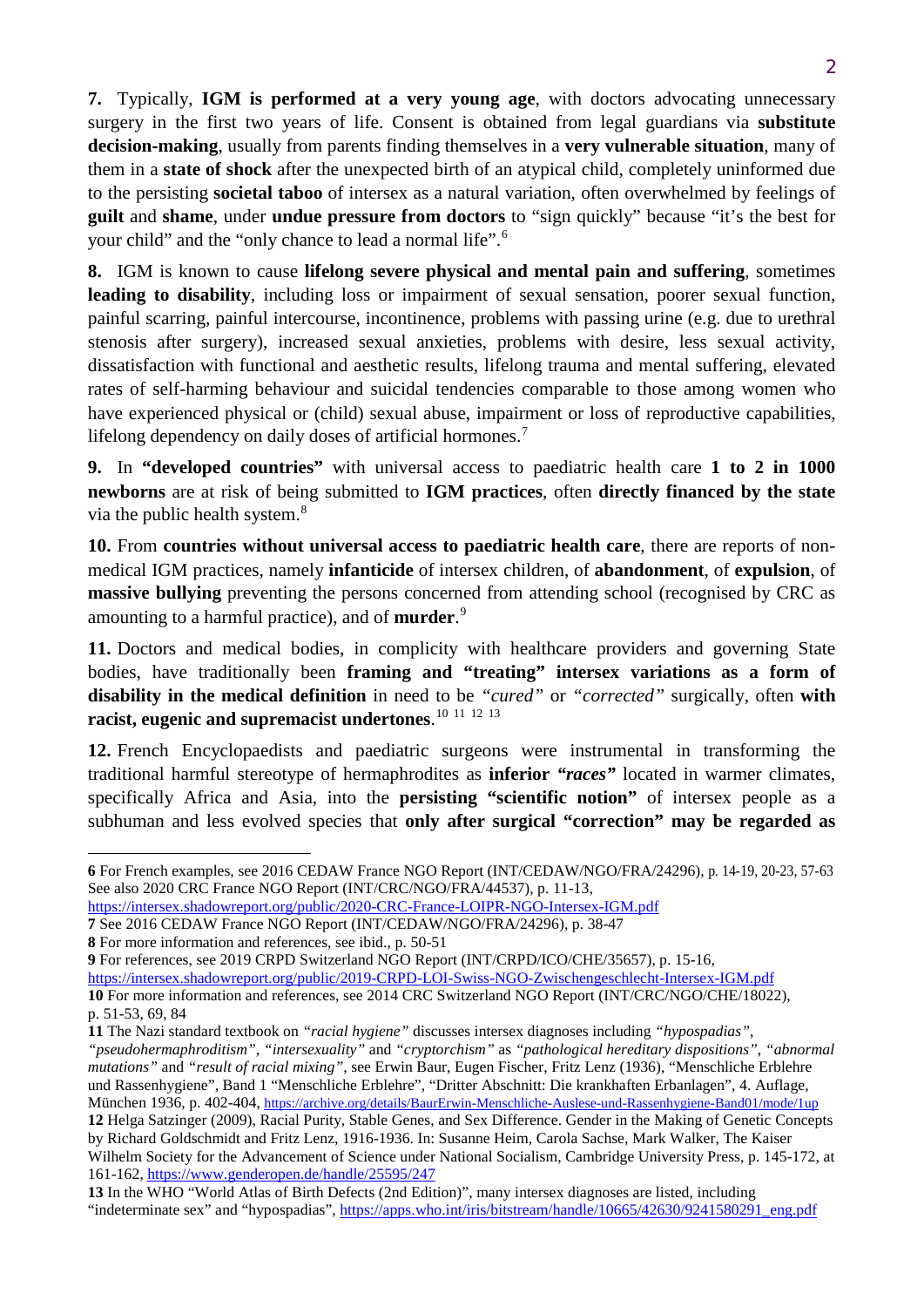fully human and entitled to human rights.<sup>[14](#page-3-1) [15](#page-3-2)</sup> Paediatric surgeons and endocrinologists themselves linked western **clitoris amputations on intersex patients** to the African practice of **female genital mutilation (FGM)**, justifying the former by the alleged "proven harmlessness" of the latter.<sup>[16](#page-3-3)</sup>

**13.** Also a **contemporary French paediatric surgeon** openly describes intersex children as "defective" and in need of surgery for psychosocial reasons, *"Such a child is not born with just a variation of the normal, it is born with a part of its body that did not work. So, it is not... we must not discriminate it... same as if it had a serious abnormality... no. It is simply necessary to recognise that it was born with chromosomes that didn't work, with hormones that didn't work, and if there are medical means to help such children with hormones, it must be done; if there are surgical means to help this child to adapt to society, to current social life, we must not hesitate either."* [17](#page-3-4)

**14.** And a **contemporary French paediatric psychiatrist** from a *"Reference Centre for Rare Diseases of Sex Development"* advocates early surgery for the benefit of the parents so that they can better accept their "abnormal" intersex child, *"surgery has a real restorative function, a normalisation that can boost parental investment"*. [18](#page-3-5)

**15.** To this day, such harmful stereotypes and prejudices framing intersex as *"inferior"***,**  *"deformed"***,** *"disordered"***,** *"degenerated"* **or a** *"bad omen"* remain widespread and still inform the current harmful western medical practice, as well as other practices including infanticide and child abandonment.

#### <span id="page-3-0"></span>**2. UN Treaty Bodies recognising IGM as a serious violation of non-derogable human rights**

**.** 

**16. UN Convention on the Rights of the Child (CRC):** The Committee on the Rights of the Child has recognised "intersex genital mutilation" (CRC/C/ZAF/CO/2) and *"medically unnecessary surgeries and other procedures on intersex children before they are able to provide their informed consent"* (CRC/C/GBR/CO/5) to constitute a *"harmful practice"* **(CRC art. 24(3)** in conjunction with the CRC-CEDAW Joint General Comment/Recommendation No. 18/31 *"on harmful practices"*) in currently **17 Concluding Observations**, [19](#page-3-6) sometimes additionally invoking target 5.3 of the Sustainable Development Goals (SDGs) (CRC/C/MLT/CO/3-6). CRC typically recommends State parties to *"[e]nact legislation explicitly prohibiting"* IGM practices (CRC/C/AUS/CO/5-6), to *"adopt legal provisions in order to provide redress to the victims of such treatment, including adequate compensation"* (CRC/C/IRL/CO/3-4), *"including by lifting the statute of limitations"* (CRC/C/BEL/CO/5-6), to *"provide families with intersex children with adequate counselling and* 

<span id="page-3-6"></span>**19** CRC/C/CHE/CO/2-4, para. 42-43; CRC/C/CHL/CO/4-5, para. 48-49; CRC/C/FRA/CO/5, para. 47-48;

CRC/C/IRL/CO/3-4, para. 39-40; CRC/C/NPL/CO/3-5, para. 41-42; CRC/C/GBR/CO/5, para. 46-47;

<span id="page-3-1"></span>**<sup>14</sup>** For more information and sources, see 2016 CEDAW France NGO Report (INT/CEDAW/NGO/FRA/24296), p. 7, 66

<span id="page-3-2"></span>**<sup>15</sup>** Ellen Feder, Alice Dreger (2016), "Still ignoring human rights in intersex care", Journal of Pediatric Urology,

<span id="page-3-3"></span>Vol 12, No 6, p. 436-437, [https://interactadvocates.org/wp-content/uploads/2016/01/Feder-JPU-Response-July-2016-Still\\_Ignoring\\_Human\\_Rights\\_in\\_Intersex.pdf](https://interactadvocates.org/wp-content/uploads/2016/01/Feder-JPU-Response-July-2016-Still_Ignoring_Human_Rights_in_Intersex.pdf) **16** For more information and references, see 2014 CRC Switzerland NGO Report (INT/CRC/NGO/CHE/18022), p. 57-58

<span id="page-3-4"></span>**<sup>17</sup>** Alaa El-Ghoneimi, Hôpital Universitaire Robert-Debré, Paris (2018), interview in segment "Intersexualité : première plainte pour mutilation", Le magazine de la Santé, TV France 5, 11.05.2018, see<https://sexandlaw.hypotheses.org/388> **18** François Medjkane, Reference Centre for Rare Diseases of Sex Development CHU Lille, at the Symposium

<span id="page-3-5"></span>*<sup>&</sup>quot;Dialogue sur les Prises en Charge du Développement Sexuel Atypique : une Table Ronde France-Suisse"* at EHESS Paris, 11.07.2016, see Compte-rendu de la journée (2016-07-18 – version longue), p. 11

CRC/C/NZL/CO/5, para. 25+15; CRC/C/ZAF/CO/2, para. 39-40+23-24; CRC/C/DNK/CO/5, para. 24+12; CRC/C/ESP/CO/5-6, para. 24; CRC/C/ARG/CO/5-6, para. 26; CRC/C/ITA/CO/5-6, para. 23; CRC/C/BEL/CO/5-6, para. 25(b)+26(e); CRC/C/MLT/CO/3-6, para. 28-29; CRC/C/AUS/CO/5-6, para. 25(b)+26(e); CRC/C/PRT/CO/5-6, para. 28(b); CRC/C/AUT/CO/5-6, para. 27(a)-(b)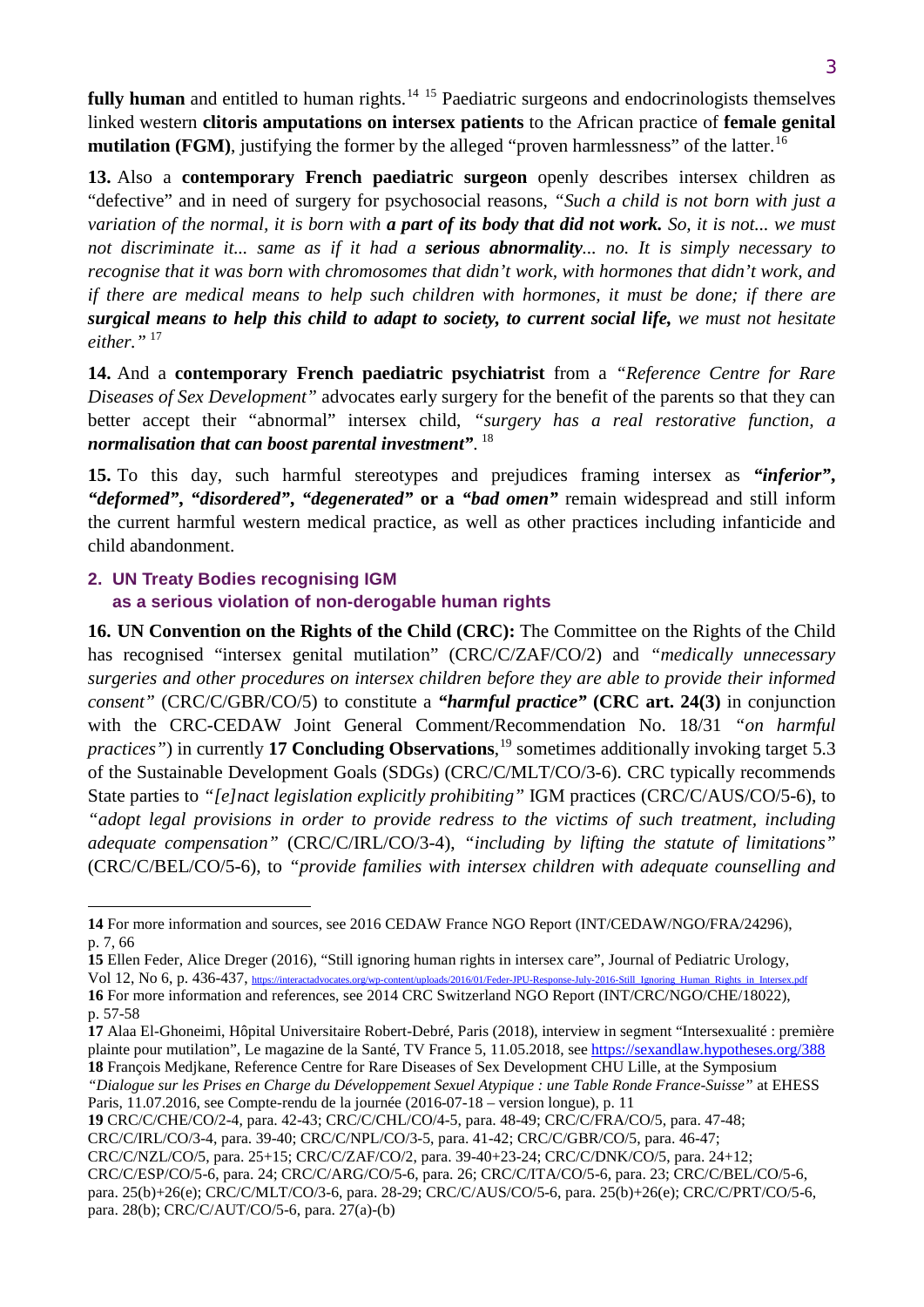*support"* (CRC/C/CHE/CO/2-4), to *"[e]ducate and train medical and psychological professionals […] on the consequences of unnecessary surgical and other medical interventions for intersex children"* (CRC/C/DNK/CO/5), and to systematically collect disaggregated data on IGM practices (CRC/C/FRA/CO/5). Further, CRC recognised *"high levels of stigma and discrimination"* preventing intersex children from attending school and lack of access to adequate identity documents to constitute a harmful practice (CRC/C/NPL/CO/3-5). While CRC in itself does not contain non-derogable articles, CAT and CCPR have recognised harmful practices including IGM to constitute a violation of non-derogable human rights (see below), and CRC has also referred to IGM constituting *"cruel, inhuman and degrading treatment"* in CRC/C/AUT/CO/5-6. More recently CRC has again asked about *"measures taken to […] provide […] access to effective remedies for victims subjected to such treatment during childhood, including the statute of limitations"* (CRC/C/SWE/QPR/6-7).

**17. UN Convention on the Elimination of all Forms of Discrimination against Women (CEDAW):** The Committee on the Elimination of Discrimination against Women has recognised *"intersex genital mutilation"* (CEDAW/C/CHE/CO/4-5) and *"unnecessary medical procedures on intersex infants and children until they reach an age when they are able to give their free, prior and informed consent"* (CEDAW/C/CHL/CO/7) to constitute a *"harmful practice"* **(CEDAW art. 5** in conjunction with the CEDAW-CRC Joint General Recommendation/Comment No. 31/18 *"on*  harmful practices") in currently 12 Concluding Observations,<sup>[20](#page-4-0)</sup> sometimes additionally invoking target 5.3 of the Sustainable Development Goals (SDGs) (CEDAW/C/NPL/CO/6). CEDAW typically recommends State parties to *"[a]dopt clear legislative provisions explicitly prohibiting"*  IGM practices (CEDAW/C/DEU/CO/7-8), to *"[a]dopt legal provisions to provide redress to intersex persons who are victims of surgical or other medical interventions performed without their free, prior and informed consent or that of their parents"* (CEDAW/C/LUX/CO/6-7), to *"provide families of intersex children with adequate counselling and support"* (CEDAW/C/MEX/CO/9), and to *"[e]ducate and train medical professionals on the harmful impact of unnecessary surgical or other medical interventions for intersex children"* (CEDAW/C/CHE/CO/4-5). Further, CEDAW recognised *"infanticide"* and *"forced marriage"* of intersex children to constitute a harmful practice (CEDAW/C/NPL/CO/6). While CEDAW in itself does not contain non-derogable articles, CAT and CCPR have recognised harmful practices including IGM to constitute a violation of nonderogable human rights (see below).

**18. UN Convention against Torture (CAT):** The Committee against Torture has recognised *"unnecessary and non-urgent surgery and other medical treatment"* on intersex children (CAT/C/AUT/CO/6) to constitute *"cruel, inhuman or degrading treatment"* **(CAT art. 16)**, further invoking **arts. 2 (non-derogability), 12 (impartial investigation), and 14 (redress)** in currently **8 Concluding Observations**. [21](#page-4-1) CAT typically recommends State parties to *"[t]ake the necessary legislative, administrative and other measures to guarantee the respect for the physical integrity and autonomy of intersex persons and ensure that no one is subjected during infancy or childhood to unnecessary medical or surgical procedures"* (CAT/C/DNK/CO/6-7), to *"[u]ndertake investigation of reports of surgical and other medical treatment of intersex people without effective* 

<span id="page-4-0"></span>**20** CEDAW/C/FRA/CO/7-8, para. 18e-f+19e-f; CEDAW/C/CHE/CO/4-5, para. 24-25, 38-39; CEDAW/C/NLD/CO/6, para. 21-22, 23-24; CEDAW/C/DEU/CO/7-8, para. 23-24; CEDAW/C/IRL/CO/6-7, para. 24-25;

CEDAW/C/CHL/CO/7, para. 22-23, 12(d)-13(d), 14(d)-15(d); CEDAW/C/LUX/CO/6-7, para. 27b-c+28b-c;

CEDAW/C/MEX/CO/9, para. 21-22; CEDAW/C/NZL/CO/8, para. 23(c)-24(c); CEDAW/C/AUS/CO/8, para. 25(c)-

26(c); CEDAW/C/LIE/CO/5, para. 35+36(c); CEDAW/C/NPL/CO/6, para. 18(c),(d)-19(a),(d),(e)

 $\overline{a}$ 

<span id="page-4-1"></span>**21** CAT/C/DEU/CO/5, para. 20; CAT/C/CHE/CO/7, para. 20; CAT/C/AUT/CO/6, para. 44-45; CAT/C/CHN-HKG/CO/4-5, para. 28-29; CAT/C/DNK/CO/6-7, para. 42-43; CAT/C/FRA/CO/7, para. 34-35; CAT/C/NLD/CO/7, para. 52-53; CAT/C/GBR/CO/6, para. 64-65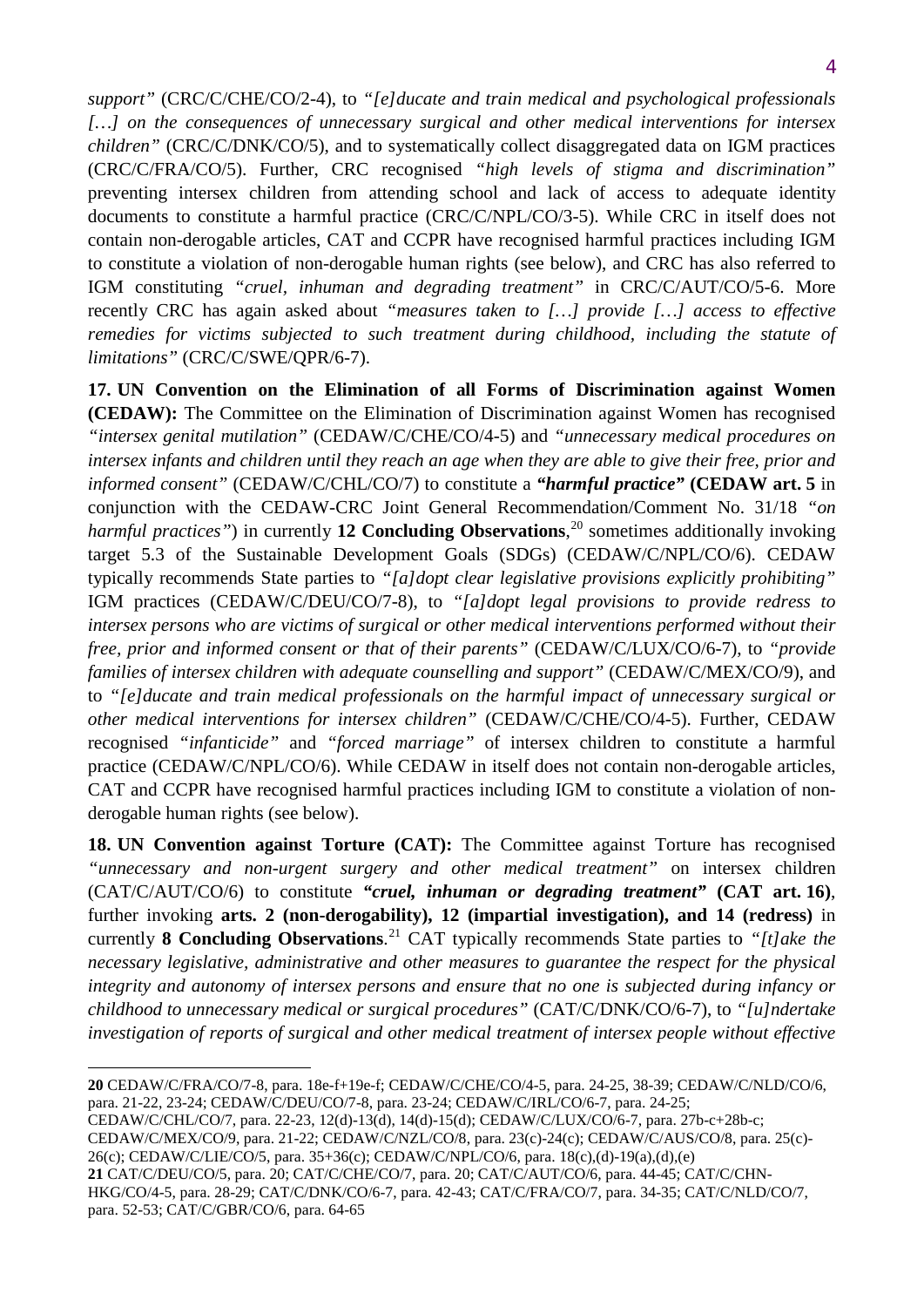5

*consent and adopt legal provisions in order to provide redress to the victims of such treatment, including adequate compensation"* (CAT/C/CHE/CO/7) and to *"punish perpetrators"*  (CAT/C/NLD/CO/7), and to *"[e]nsure that the persons concerned and their parents or close relatives receive impartial counselling services and psychological and social support free of charge"* (CAT/C/FRA/CO/7). According to CAT art. 2, the entire Convention is non-derogable, with General Comment No. 2 explicitly confirming that also inhuman treatment and protection from gender-based violence and genital mutilation constitute non-derogable protections, and General Comment No. 3 confirming the same for the right to redress in cases of inhuman treatment.

**19. UN Convention on the Rights of Persons with Disabilities (CRPD):** The Committee on the Rights of Persons with Disabilities has recognised *"unnecessary, invasive and irreversible medical interventions, including surgical, hormonal or other medical procedures on intersex children before they reach the legal age of consent"* (CRPD/C/AUS/CO/2-3) to constitute a violation of **CRPD art. 17,** *"Protecting the integrity of the person"* in currently **8 Concluding Observations**. [22](#page-5-1) CRPD typically recommends State parties to *"prohibit and criminalize"* IGM practices (CRPD/C/MAR/CO/1), to *"provide families with intersex children with adequate counselling and support"* (CRPD/C/ITA/CO/1), and, invoking **art. 16** *"Freedom from exploitation, violence and abuse"* and target 16.3 of the Sustainable Development Goals (SDGs), to *"[e]stablish measures to ensure equal access to justice"* (CRPD/C/GBR/CO/1)*.* Further, CRPD recognised infanticide (*"mercy killings"*) of intersex children to constitute a violation of **art. 10** *"Right to life"* (CRPD/C/IND/CO/1), and lack of funding and representation of intersex persons (CRPD/C/GBR/CO/1). While CRPD in itself does not contain non-derogable articles, the Committee has repeatedly recognised IGM practices to constitute *"cruel, inhuman or degrading treatment*" e.g. in General Comment No. 3, para. 33 and in Concluding Observations (CAT/C/DEU/CO/5).

**20. International Covenant on Civil and Political Rights (CCPR):** The Human Rights Committee has recognised *"irreversible medical treatment, especially surgery, of intersex infants and children, who are not yet able to provide fully informed and free consent, unless such procedures constitute an absolute medical necessity"* (CCPR/C/AUS/CO/6) to constitute a violation of **CCPR art. 7, protection from** *"cruel, inhuman or degrading treatment"* **and** *"nonconsensual medical or scientific experimentation"* in currently **5 Concluding Observations**, [23](#page-5-2) further invoking **arts. 2 (non-discrimination, legal implementation, remedies and reparations), 3 (equal right of men and women), 9 (liberty and security of the person), 17 (privacy), 24 (child protection), and 26 (equal protection of the law)**. CCPR typically recommends State parties to *"take all necessary measures" to prevent IGM practices, to "see to it that medical records are accessible"*, *"that inquiries are launched in cases where intersex persons are subjected to treatment or surgical procedures without their effective consent"*, and to *"ensure that psychological assistance and reparation, including compensation, are provided for victims of needless surgical procedures"* (CCPR/C/CHE/CO/4). CCPR art. 4(2) states that art. 7 is nonderogable.

## <span id="page-5-0"></span>**3. UN Recommendations to France**

**21.** So far, UN Treaty Bodies CRC, CEDAW and CAT issued 3 relevant Concluding Observations on intersex to France. **CRC** and **CEDAW** recognised IGM as a harmful practice, referring to CRC

CRPD/C/AUS/CO/2-3, para. 33(b)+34(b); CRPD/C/IND/CO/1, para. 21-22, 35(c)+36(c)

CCPR/C/MEX/CO/6, para. 12-13; CCPR/C/PRT/CO/5, para. 16-17

 $\overline{a}$ **22** CRPD/C/DEU/CO/1, para. 37-38; CRPD/C/CHL/CO/1, para. 41-42; CRPD/C/URY/CO, para. 44;

<span id="page-5-1"></span>CRPD/C/ITA/CO/1, para. 45-46; CRPD/C/GBR/CO/1, para. 10(a)-11(a), 38-41; CRPD/C/MAR/CO/1, para. 36-37;

<span id="page-5-2"></span>**<sup>23</sup>** CCPR/C/CHE/CO/4, para. 24-25; CCPR/C/AUS/CO/6, para. 25-26; CCPR/C/BEL/CO/6, para. 21-22;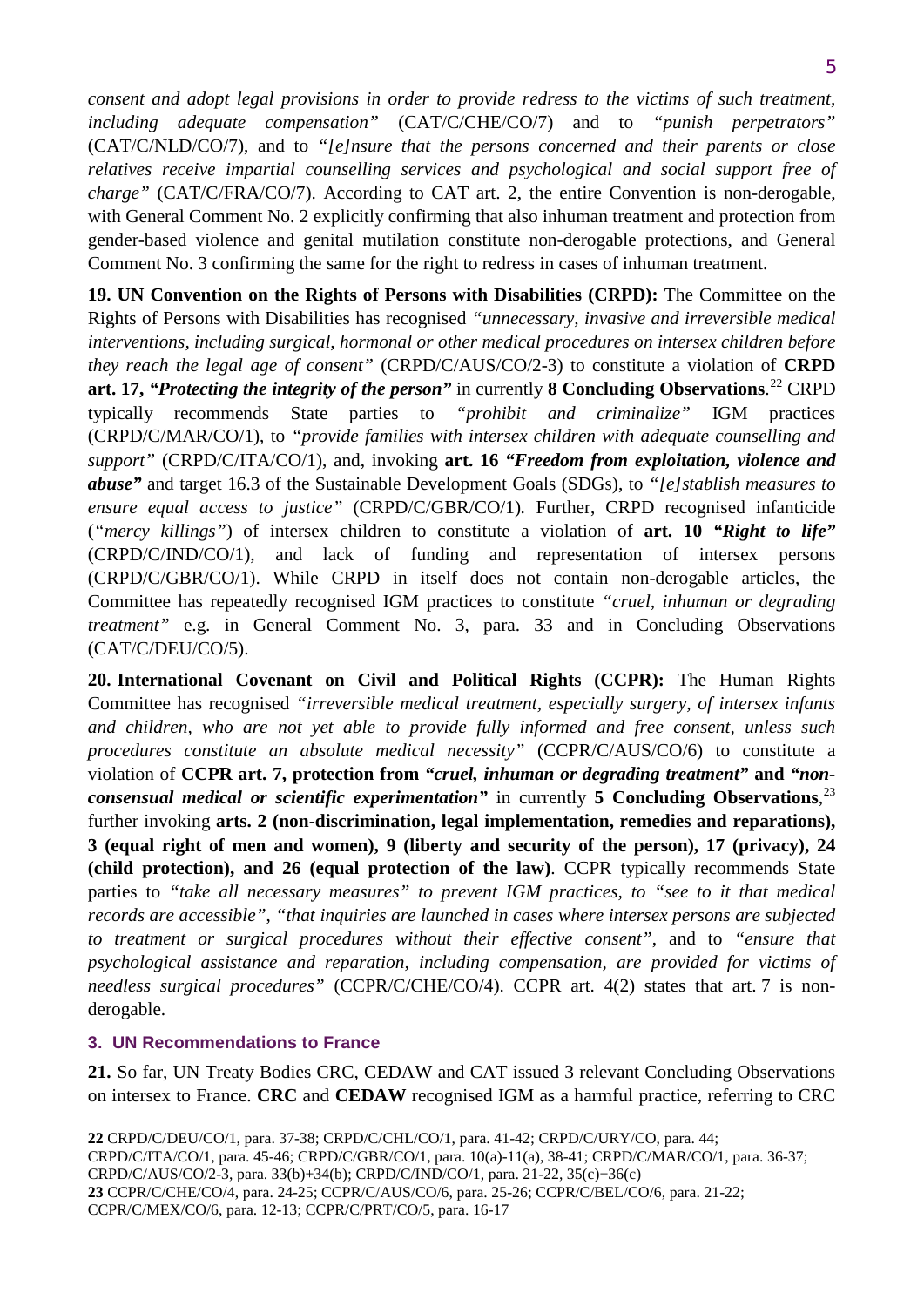art. 24(3), CEDAW art. 5 and CRC-CEDAW Joint General Comment/Recommendation No. 18/31 *"on harmful practices"* (CRC/C/FRA/CO/5, para. 47-48; CEDAW/C/FRA/CO/7-8, para. 18(e)- (f)+19(e)-(f)). And **CAT** considered IGM as cruel, degrading and inhuman treatment, referring to arts. 2, 12, 14 and 16, and explicitly recommending France to *"[a]rrange for the investigation of cases of surgical or other medical treatment reportedly carried out on intersex individuals without their informed consent and take steps to provide redress, including adequate compensation, to all victims"* (CAT/C/FRA/CO/7, para. 34-35).

## <span id="page-6-0"></span>**4. Minimum requirements for protecting intersex persons under international law**

**22.** The relevant **UN Conventions ratified by France** and the **non-derogable human rights (ius cogens)** enshrined therein, in particular **CAT** arts. 2 and 16 in conjunction with General Comments No. 2 (CAT/C/GC/2, para. 3, 4, 8) and No. 3 (CAT/C/GC/3, para. 1), **CCPR** arts. 2, 7 and 26 in conjunction with General Comments No. 20 (HRI/GEN/1/Rev.9 (Vol. I), para. 2, 8, 14, 15) and No. 31 (CCPR/C/21/Rev.1/Add.13, para. 8, 16), and **CRC** art. 24(3) and **CEDAW** art. 5 in conjunction with CRC-CEDAW Joint General Comment/Recommendation No. 18/31 (CRC/C/GC/18/Rev.1 – CEDAW/C/GC/31/Rev.1, para. 2, 13, 31-36, 37-39, 40-55, especially para. 50, 55(d), 55(n), 55(o), 55(q)) and **CRPD** art. 17 in conjunction with General Comment No. 3 (CRPD/C/GC/3, para. 32), stipulate the following **minimum requirements for effective protection of intersex persons**:

- Prohibition under criminal law
- Effective and timely access to justice, redress, compensation, reparation and rehabilitation for victims
- Abolition of statutes of limitations (or appropriate extension or suspension)
- Combating impunity, prosecution and punishment of perpetrators
- Aggravating circumstance if medical professionals or government employees or civil servants are involved or complicit
- Monitoring and collection of disaggregated data on violations and prosecutions
- Protection against extraterritorial violations
- Adequate victim participation in the redress process
- Restoration of the dignity of the victim

## <span id="page-6-1"></span>**C. Relevant PACE and European Parliament Resolutions**

<span id="page-6-2"></span>**1. Promoting gender equality in mental health and clinical research (European Parliament Resolution 2016/2096(INI))**

**23.** The **European Parliament Resolution 2016/2096(INI) of 14.02.2017**[24](#page-6-4) explicitly *"[c]alls on the Member States to prevent, ban and prosecute female genital mutilation and genital mutilation affecting intersex persons, and to provide mental health support, in conjunction with physical care, to victims and to those individuals likely to be targeted"* (para. 61).

## <span id="page-6-3"></span>**2. Promoting the human rights of and eliminating discrimination against intersex people (PACE Resolution 2191 (2017))**

**24.** The **Parliamentary Assembly of the Council of Europe Resolution 2191 (2017) of 12.10.2017**[25](#page-6-5) calls on Council of Europe member States to *"7.1.1 prohibit medically unnecessary sex-"normalising" surgery, sterilisation and other treatments practised on intersex children without their informed consent"* and *"7.5.1 conduct an inquiry into the harm caused by past* 

 $\overline{a}$ 

<span id="page-6-4"></span>**<sup>24</sup>** [https://www.europarl.europa.eu/doceo/document/TA-8-2017-0028\\_EN.html](https://www.europarl.europa.eu/doceo/document/TA-8-2017-0028_EN.html)

<span id="page-6-5"></span>**<sup>25</sup>** <https://pace.coe.int/files/24232/pdf>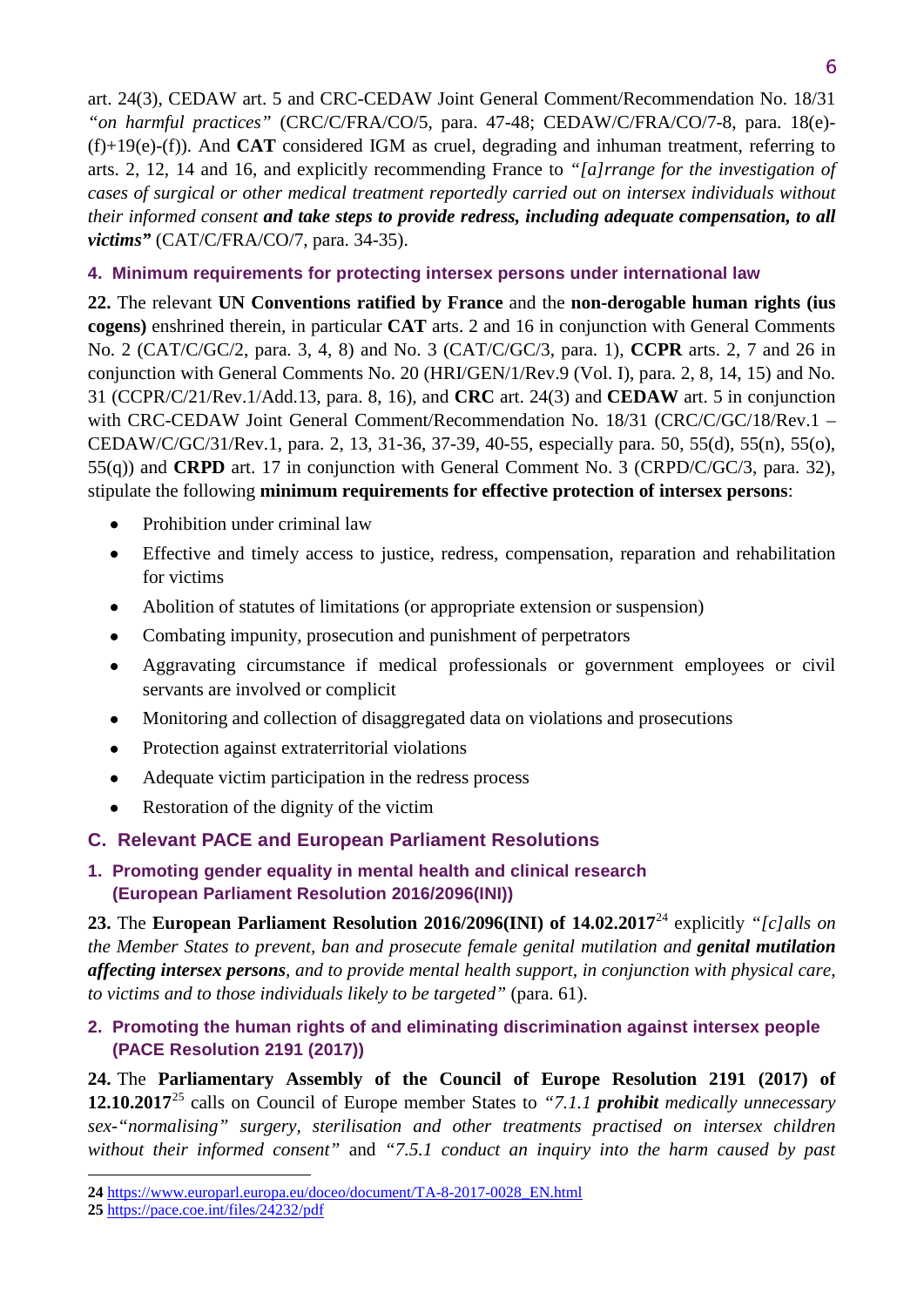*invasive and/or irreversible sex-"normalising" treatments practised on individuals without their consent and consider granting compensation, possibly through a specific fund, to individuals having suffered as a result of such treatment carried out on them"*. Further, the **Report** to the Resolution documents that the **Maltese Law fails to effectively protect** intersex children from all forms of IGM.[26](#page-7-3)

## <span id="page-7-0"></span>**3. The rights of intersex people (European Parliament Resolution 2018/2878(RSP))**

**25.** The **European Parliament Resolution 2018/2878(RSP) of 14.02.2019**[27](#page-7-4) notes, *"D. […] intersex genital mutilation can have lifelong consequences, such as psychological trauma and physical impairments"*, and *"2. Strongly condemns sex-normalising treatments and surgery; welcomes laws that prohibit such surgery, […] encourages […] Member States to adopt […] legislation as soon as possible"*. However, unlike the PACE report (see above), the Resolution **fails**  to note the shortcomings of the **Maltese and Portuguese legislations** which both prohibit **only certain forms** of IGM practices and **fail** to meet the minimum human rights requirements as outlined above. As a consequence, in both States IGM practices persist with impunity.<sup>[28](#page-7-5)</sup> <sup>[29](#page-7-6)</sup> Accordingly, **Malta** has been issued Concluding Observations on IGM practices by **CRC** (CRC/C/MLT/CO/3-6, para. 28-29) and **Portugal** by **CRC** (CRC/C/PRT/CO/5-6, para. 28(b)) and **CCPR** (CCPR/C/PRT/CO/5, para. 16-17). Further, the Resolution **fails** to adequately reference the relevant UN Conventions and articles.[30](#page-7-7)

## <span id="page-7-1"></span>**D. Responses by French Government and agencies**

## <span id="page-7-2"></span>**1. French agencies recognising intersex human rights**

**26.** Since the CRC, CAT and CEDAW Concluding Observations to France, **several French Government agencies** have **recognised** the ongoing IGM practices on intersex children in France to constitute *"mutilations"*, *"harmful practices"* and *"inhuman and degrading treatment"*, and have **called for legislation** to explicitly prohibit IGM practices:

**27.** In December 2016, the French **"Interministerial delegation on combatting racism, antisemitism and anti-LGBT hatred (DILCRAH)"**, referring to the CAT, CRC and CEDAW Concluding Observations, declared, *"Stopping the surgeries and mutilations of intersex children […] Unless they are not imperative for medical reasons, these surgeries are mutilations and must stop."* [31](#page-7-8)

**28.** On 17 March 2017, the **outgoing President François Hollande** said in a public statement, *"I'm also thinking of the prohibition of surgical operations that intersex children are submitted to today, and which around the world are largely considered as mutilations."* [32](#page-7-9)

**29.** A 2018 study by the **Council of State (Conseil d'État)** on a new **Draft Law on Bioethics** (see below), commissioned by the Prime Minister and approved by the General Assembly, notes, referring to the CAT and CRC Concluding Recommendations and the European Parliament

<span id="page-7-4"></span>**27** [https://www.europarl.europa.eu/doceo/document/TA-8-2019-0128\\_EN.html](https://www.europarl.europa.eu/doceo/document/TA-8-2019-0128_EN.html)

- <span id="page-7-5"></span>**28** For Malta, see 2019 CRC Malta NGO Report (INT/CRC/NGO/MLT/34709), p. 7-12,
- <https://intersex.shadowreport.org/public/2019-CRC-Malta-NGO-Zwischengeschlecht-Intersex-IGM.pdf> **29** For Portugal, see 2020 CCPR Portugal NGO Report (INT/CCPR/CSS/PRT/41379), p. 7-14,
- <span id="page-7-6"></span><https://intersex.shadowreport.org/public/2020-CCPR-Portugal-NGO-Zwischengeschlecht-Intersex-IGM.pdf>

<span id="page-7-7"></span>**30** StopIGM.org (2018), Open Letter of Concern to LIBE re: incomplete or inadequate Human Rights References, [https://intersex.shadowreport.org/public/StopIGM-Concerns-EU-LIBE-2018-2878-RSP\\_web.pdf](https://intersex.shadowreport.org/public/StopIGM-Concerns-EU-LIBE-2018-2878-RSP_web.pdf)

<span id="page-7-9"></span><span id="page-7-8"></span>**31** DILCRAH (2016), Plan de mobilisation contre la haine et les discriminations anti-LGBT, p. 25, [https://www.gouvernement.fr/sites/default/files/contenu/piece-jointe/2017/01/plan\\_de\\_mobilisation\\_contre\\_la\\_haine\\_et\\_les\\_discriminations\\_anti-lgbt\\_dilcrah.pdf](https://www.gouvernement.fr/sites/default/files/contenu/piece-jointe/2017/01/plan_de_mobilisation_contre_la_haine_et_les_discriminations_anti-lgbt_dilcrah.pdf) **32** See full video at 12:09[, https://www.dailymotion.com/video/x5f1wll](https://www.dailymotion.com/video/x5f1wll) See also Libération, 17.03.2017, [https://www.liberation.fr/sexe/2017/03/17/hollande-prone-l-interdiction-des-chirurgies-sur-les-enfants-intersexes\\_1556444/](https://www.liberation.fr/sexe/2017/03/17/hollande-prone-l-interdiction-des-chirurgies-sur-les-enfants-intersexes_1556444/)

<span id="page-7-3"></span> $\overline{a}$ **26** Piet de Bruyn (2017), Report: Promoting the human rights of and eliminating discrimination against intersex people, COE Doc. 14404, 25 September 2017, p. 14, para 47,<https://pace.coe.int/files/24027/pdf>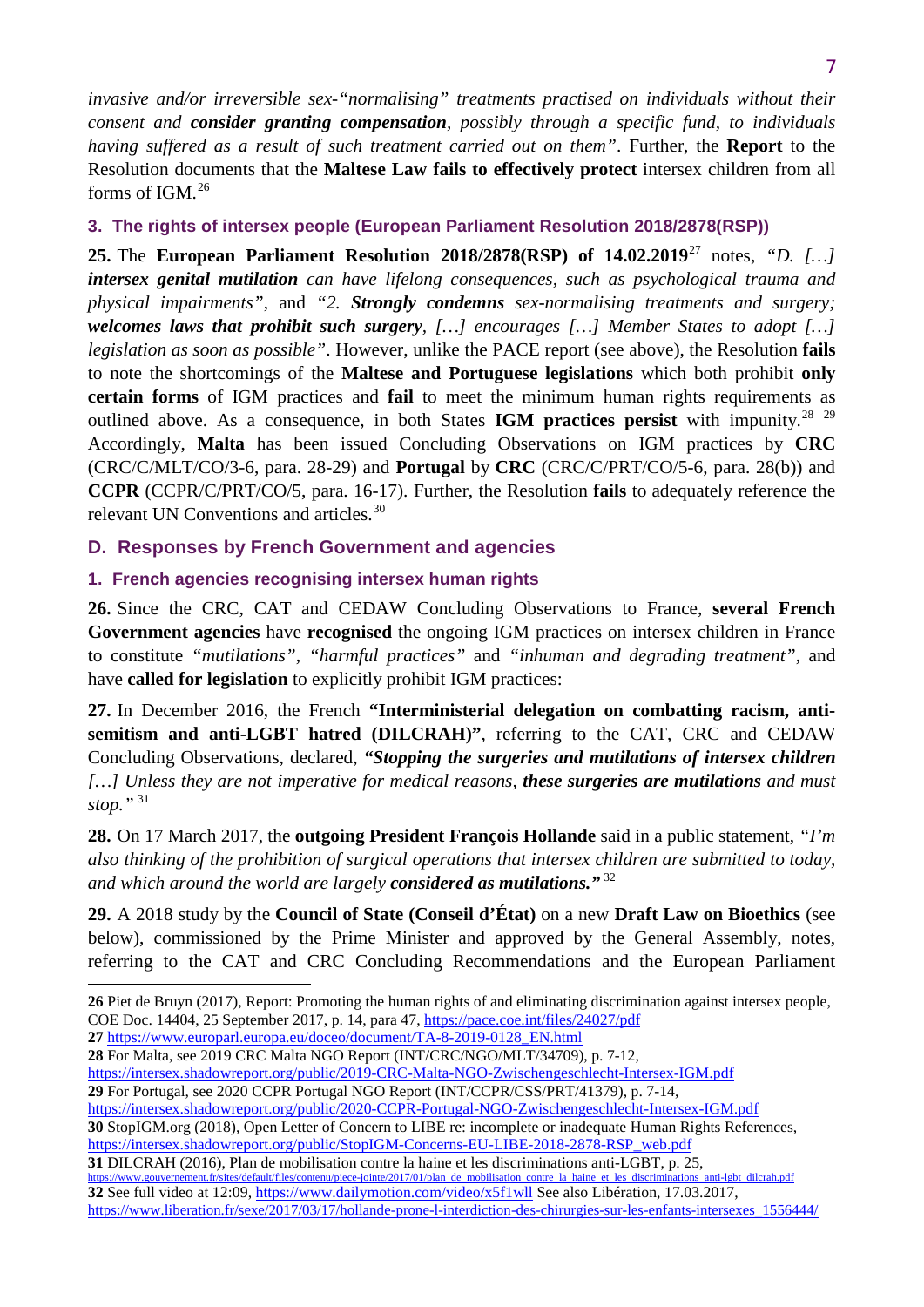Resolution 2016/2096(INI), *"Some denounce the mutilating nature of these practices [276], which are likely to have irreversible and dramatic consequences both physically (urinary infections, neurological lesions, loss of sensitivity, pain, etc.) and psychologically, and which are often concealed from those who are subjected to them [277]"* (p. 132). Regarding the right of the holders of parental authority to "consent" to such practices, the study concludes, *"Ultimately, a medical procedure whose sole purpose is to conform the aesthetic appearance of the genitalia to representations of masculinity and femininity in order to promote the psychological and social development of the child should not be carried out as long as the person concerned is not in a position to express his or her will and to participate in the decision-making process*" (p. 140).<sup>[33](#page-8-1)</sup>

**30.** In May 2018, the **National Consultative Commission on Human Rights CNCDH** stated in its report *"Taking action against abuse in the health system: a necessity to respect fundamental rights"* (p. 17), *"The CNCDH also considers that certain treatments inflicted on intersex persons are inhuman and degrading treatment. Indeed, in their national [Androgen Insensitivity] guidelines dated 2018[52], the [Haute Autorité de Santé] HAS takes an ambiguous position on the practice of sexual mutilation surgeries on intersex newborns. These surgeries, performed to bring the appearance of their genitals into line with the sex in which the child will be raised, without medical necessity, have serious lifelong consequences for patients and numerous complications.[53] Such surgeries are carried out in disregard of the person's consent, parents being forced to decide immediately, and without taking into account international standards of child protection, respect for the child's physical integrity, and the recommendations of the United Nations (Committee on the Rights of the Child, Committee against Torture, Committee on the Elimination of Discrimination against Women, 2016) and the Parliamentary Assembly of the Council of Europe (resolution 2191, 2017[54])."* [34](#page-8-2)

## <span id="page-8-0"></span>**2. French Government refusing to act**

**.** 

**31.** However, in spite of above strong statements, **nothing has changed in practice**. On the contrary, on several occasions French authorities have demonstrated their continued and active **refusal to comply** with the CRC, CAT and CEDAW Concluding Observations:

**32.** In 2018, the **Ministry of Health** refused to take measures to ensure that the hospitals under its supervision comply with the CRC, CAT and CEDAW Concluding Observations and the PACE Resolution 2191 (2017), and in 2019 this refusal was backed by the **Council of State (Conseil**  d'État), the Supreme Court for Administrative Justice.<sup>[35](#page-8-3)</sup>

**33.** In 2018, the **"Haute Autorité de Santé (HAS)"** refused to withdraw the new 2018 *"National Androgen Insensitivity Guidelines"*[36](#page-8-4) advocating IGM practices, and in 2019 this refusal was backed by the **Council of State (Conseil d'État)**, the Supreme Court for Administrative Justice. [37](#page-8-5)

http://www.cncdh.fr/sites/default/files/180522 avis maltraitances systeme de sante.pdf

<span id="page-8-1"></span>**<sup>33</sup>** Conseil d'État, section du rapport et des études (2018), "Révision de la loi de bioéthique : quelles options pour demain?", Étude à la demande du Premier ministre. Étude adoptée en assemblée générale le 28 juin 2018, [https://www.conseil-etat.fr/Media/actualites/documents/reprise-\\_contenus/etudes/conseil-d-etat\\_sre\\_etude-pm-bioethique.pdf](https://www.conseil-etat.fr/Media/actualites/documents/reprise-_contenus/etudes/conseil-d-etat_sre_etude-pm-bioethique.pdf)

<span id="page-8-5"></span><span id="page-8-2"></span>**<sup>34</sup>** Commission nationale consultative des droits de l'homme (CNCDH), "Agir contre les maltraitances dans le système de santé : une nécessité pour respecter les droits fondamentaux",

<span id="page-8-3"></span>**<sup>35</sup>** Conseil d'État, 2 oct. 2018, Groupement d'information et de soutien sur les questions sexuées et sexuelles c. Ministère de la santé, n° 420542,<https://www.legifrance.gouv.fr/affichJuriAdmin.do?idTexte=CETATEXT000039168436> For a summary of the proceedings, see 2020 CRC France NGO Report (INT/CRC/NGO/FRA/44537), p. 15, <https://intersex.shadowreport.org/public/2020-CRC-France-LOIPR-NGO-Intersex-IGM.pdf>

<span id="page-8-4"></span>**<sup>36</sup>** Haute Autorité de Santé (HAS) (2017), Protocole National de Diagnostic et de Soins (PNDS). Insensibilités aux androgènes. Centre de référence du développement génital: du fœtus à l'adulte,

[https://www.has-sante.fr/portail/upload/docs/application/pdf/2018-01/pnds\\_ais\\_version\\_finale.pdf](https://www.has-sante.fr/portail/upload/docs/application/pdf/2018-01/pnds_ais_version_finale.pdf) 

For more information on these guidelines, see 2020 CRC France NGO Report (INT/CRC/NGO/FRA/44537), p. 11-13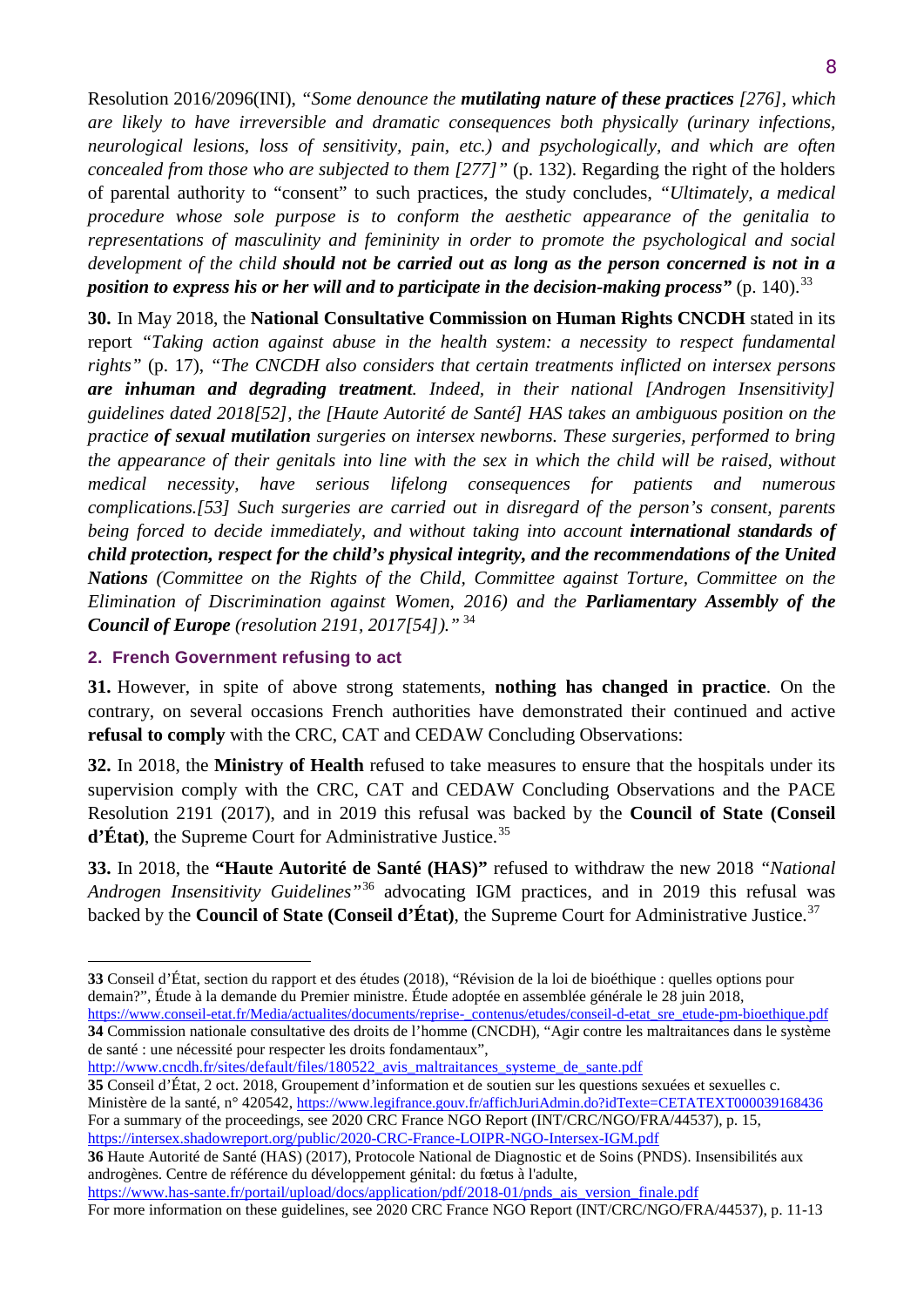9

**34.** The 2019 "Opinion 132: Ethical Questions raised by the Situation of People with Differences of Sex Development" of the **National Consultative Ethics Committee for health and life sciences CCNE**[38](#page-9-1) completely ignored the CRC, CAT and CEDAW Concluding Observations to France, despite briefly mentioning *"basic rights"* (p. 16) and art. 3.1 CRC (p. 19), and despite repeatedly having been alerted to the Concluding Observations, including by the Referral letter of the **Ministry of Health and Solidarity** in 2019 (see p. 35, fn 6-7) and in a 2016 letter and annexe by legal experts (acknowledged by CCNE, p. 8, fn 3). Accordingly, the Opinion claims IGM to be strictly a thing of the past (*"Some previous practices inflicted on people with differences of sex development resulted in sequelae that were irreversible both physically and psychologically,"* p. 16), and a *"medical practice"* (e.g. p. 5, 8), not a violation.

**35.** The French Parliament is currently discussing a new **Draft Law on Bioethics**. [39](#page-9-2) **Article 21bis** of this Draft Law as passed on  $2<sup>nd</sup>$  reading by the National Assembly and the Senate,<sup>40</sup> despite adding some caveats, ultimately further invalidates the current ineffective and unenforced legal provisions by **explicitly legalising early surgery** on intersex children, based on the medical opinion of the *"specialised multidisciplinary teams at the Reference Centres for Rare Diseases of Sex Development"* (i.e. the current IGM practitioners) and the "consent" of the *"holders of parental authority"*. In addition, Article 21bis **increases the pressure on parents** to quickly "consent" to non-urgent procedures: The time limit for reporting the sex of the child will be reduced to three months, whereas today the law offers a time limit of one or two years.<sup>[41](#page-9-4)</sup>

**36.** In its 2020 State report to the Committee against torture (CAT/C/FRA/8), the **French Government** claims *"the legislative framework in force is sufficient to prohibit them [i.e. IGM practices]"* (para. 212) – despite that IGM continues and IGM survivors are denied access to justice and redress, including in the case at hand.

## <span id="page-9-0"></span>**E. Conclusion: "Only the fear of the judge will make things change"**

**37.** Faced by increasing calls for access to justice by IGM survivors and human rights bodies, **French paediatric surgeons** openly admit that they **rely on the support of the French authorities** to be able to continue practicing involuntary, non-urgent surgery on intersex children with **impunity**, for example at a **2016 Senate hearing**, further framing legitimate human rights criticism and calls for judicial oversight as *"aggressive"*, *"I'll be honest: the medical profession needs help. From time to time, as is the case at the moment, we have to deal with strong and even <i>agg[re](#page-9-5)ssive language. I hope you have heard the message from the medical profession today."*<sup>42</sup>

**38.** As shown in the previous section, and demonstrated by the case at hand, the **French authorities are indeed willing to shield IGM practitioners** from legal consequences of their actions, same as Governments in other jurisdictions. Intersex advocates have therefore long predicted that the situation of IGM survivors and intersex children at risk will not change for the better until IGM doctors and other responsible parties **face consequences for their actions in court.** Or as Blaise

**.** 

**<sup>37</sup>** Conseil d'État, 2 oct. 2018, Groupement d'information et de soutien sur les questions sexuées et sexuelles c. HAS, n° 422197,<https://www.legifrance.gouv.fr/affichJuriAdmin.do?idTexte=CETATEXT000039168438>

For a summary of the proceedings, see 2020 CRC France NGO Report (INT/CRC/NGO/FRA/44537), p. 15

<span id="page-9-1"></span>**<sup>38</sup>** https://www.ccne-ethique.fr/sites/default/files/publications/avis\_132\_en\_anglais.pdf

<span id="page-9-2"></span>**<sup>39</sup>** [https://www.assemblee-nationale.fr/dyn/15/dossiers/bioethique\\_2](https://www.assemblee-nationale.fr/dyn/15/dossiers/bioethique_2) 

<span id="page-9-3"></span>**<sup>40</sup>** <https://www.assemblee-nationale.fr/15/rapports/r3891.asp>

<span id="page-9-4"></span>**<sup>41</sup>** For more information, see 2020 CRC France NGO Report (INT/CRC/NGO/FRA/44537), p. 17

<span id="page-9-5"></span>**<sup>42</sup>** Prof Pierre Mouriquand, Reference Centre for Rare Diseases of Sex Development CHU Lyon, in: Maryvonne Blondin, Corinne Bouchoux (2017), "Rapport d'Information fait au nom de la délégation aux droits des femmes et à l'égalité des chances entre les hommes et les femmes sur les variations du développement sexuel : lever un tabou, lutter contre la stigmatisation et les exclusions", Sénat, Session Ordinaire de 2016-2017, p. 194, <https://www.senat.fr/rap/r16-441/r16-4411.pdf>